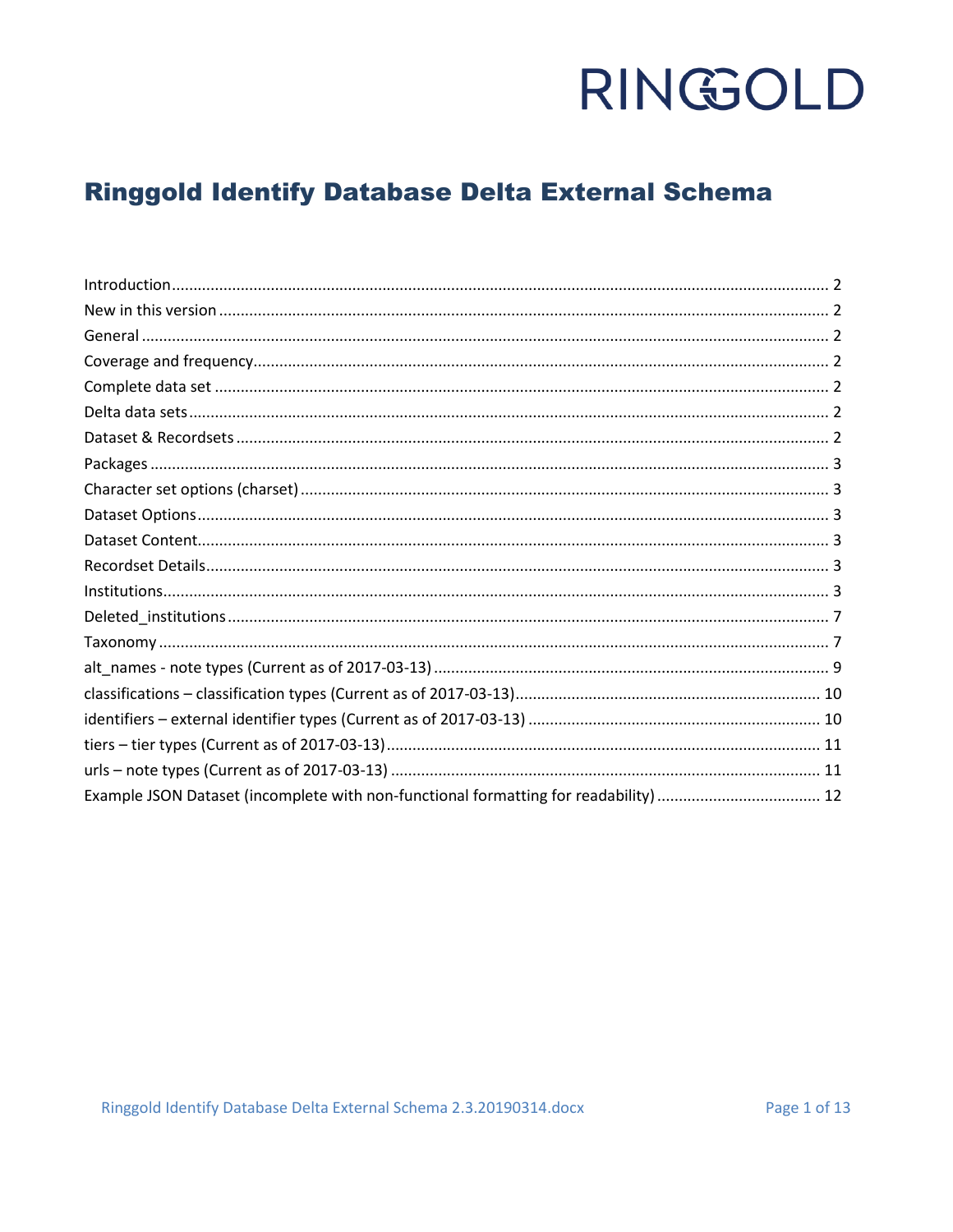#### <span id="page-1-0"></span>Introduction

This document is designed to provide customers with an overview and detail of organization data files available from Ringgold for their internal use.

#### <span id="page-1-1"></span>New in this version

- ✦ Deltas ver 2.3 This version place\_elements to the organizations and org.alt\_names elements..
- ✦ Introduces delta update record sets.

#### <span id="page-1-2"></span>**General**

The database consists of 3 recordsets. Instead of multiple tables of related data, the entire institution document is supplied with all related information embedded as arrays within the proper institution document.

#### <span id="page-1-3"></span>Coverage and frequency

Entire datasets and delta (or update) datasets are published weekly.

Data is delivered to our protected content delivery service (Eg ShareFile) and access is granted as needed.

#### <span id="page-1-4"></span>Complete data set

All records available at the time of publication will be included.

#### <span id="page-1-5"></span>Delta data sets

Consists of records added or modified during the previous weekly production cycle as indicated by the date range in the filename.

#### <span id="page-1-6"></span>Dataset & Recordsets

- Dataset will contain 3 possible recordsets:
	- Institutions
	- DeletedInstitutions
	- Taxonomy
- Delta datasets will contain only records added or changed since the last date of publishing a delta.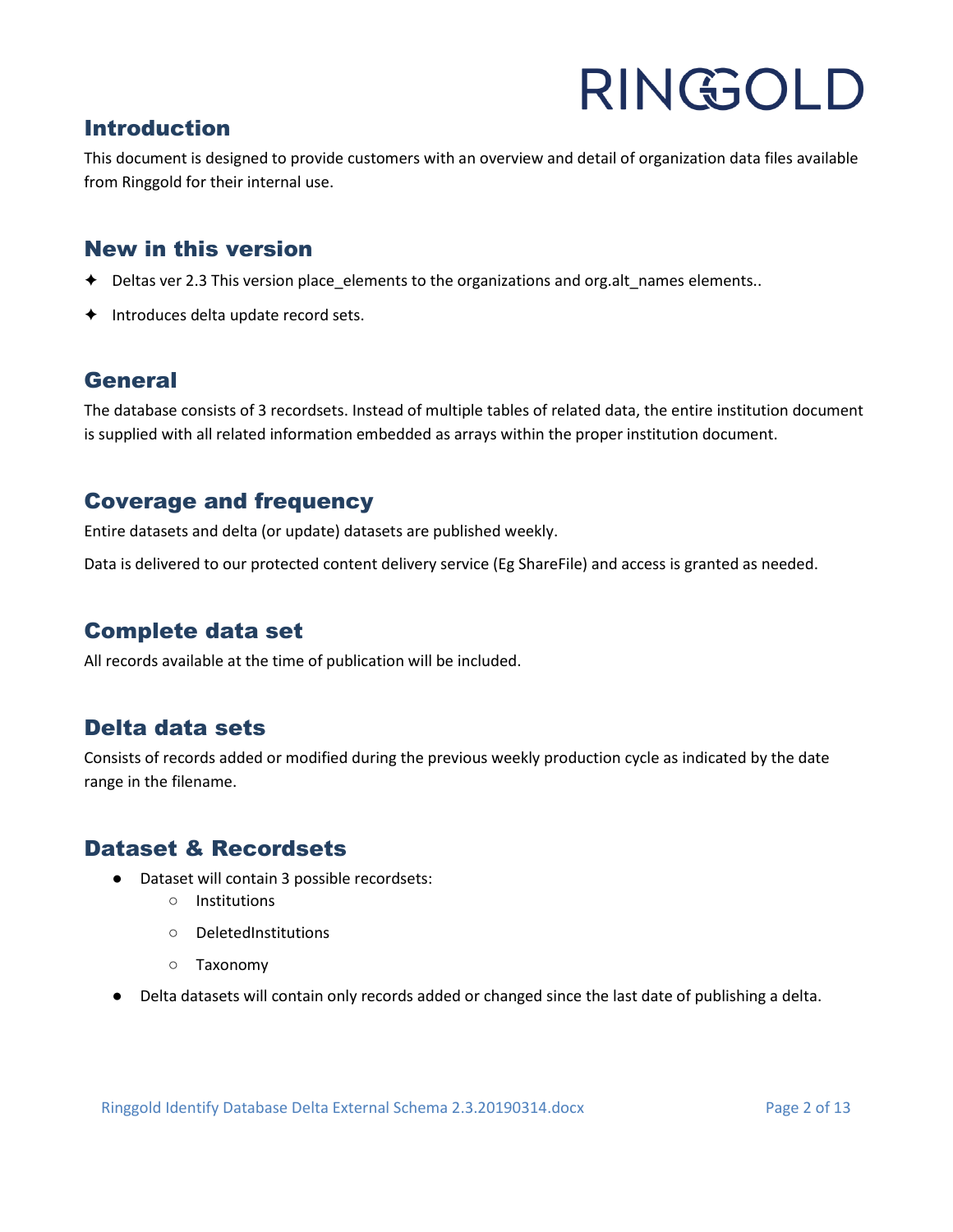#### <span id="page-2-0"></span>Packages

All datasets will be compressed into 'zip' package files compatible with Linux zip and WinZip.

#### <span id="page-2-1"></span>Character set options (charset)

● UTF-8

#### <span id="page-2-2"></span>Dataset Options

- JSON JavaScript Object Notation
- XML eXtensible Markup Language

#### <span id="page-2-3"></span>Dataset Content

| <b>Recordset</b>     | Content                                                                                         | <b>Notes</b>                                                                                        |
|----------------------|-------------------------------------------------------------------------------------------------|-----------------------------------------------------------------------------------------------------|
| <b>Institutions</b>  | The core table for the database. Contains<br>the Ringgold ID, name, city, country, type<br>etc. | Contains all metadata including, but not<br>limited to, alternate names, urls, classifica-<br>tions |
| Deleted institutions | Institution documents recently deleted<br>from active use.                                      | Mostly used to remove institutions from<br>the customer's active database.                          |
| Taxonomy             | A reference table (or list) of standardized ti-<br>ers and terms used in exports.               | Provides extended descriptions for terms<br>occurring in classifications, rg tiers, types.          |

### <span id="page-2-4"></span>Recordset Details

### <span id="page-2-5"></span>Institutions

| <b>Element</b> | <b>Type</b> | Length | <b>Content</b>                            |
|----------------|-------------|--------|-------------------------------------------|
| ringgold_id    | int         | 11     | This is the Ringgold ID.                  |
| body_type      | string      |        | "I" for institution<br>"C" for consortium |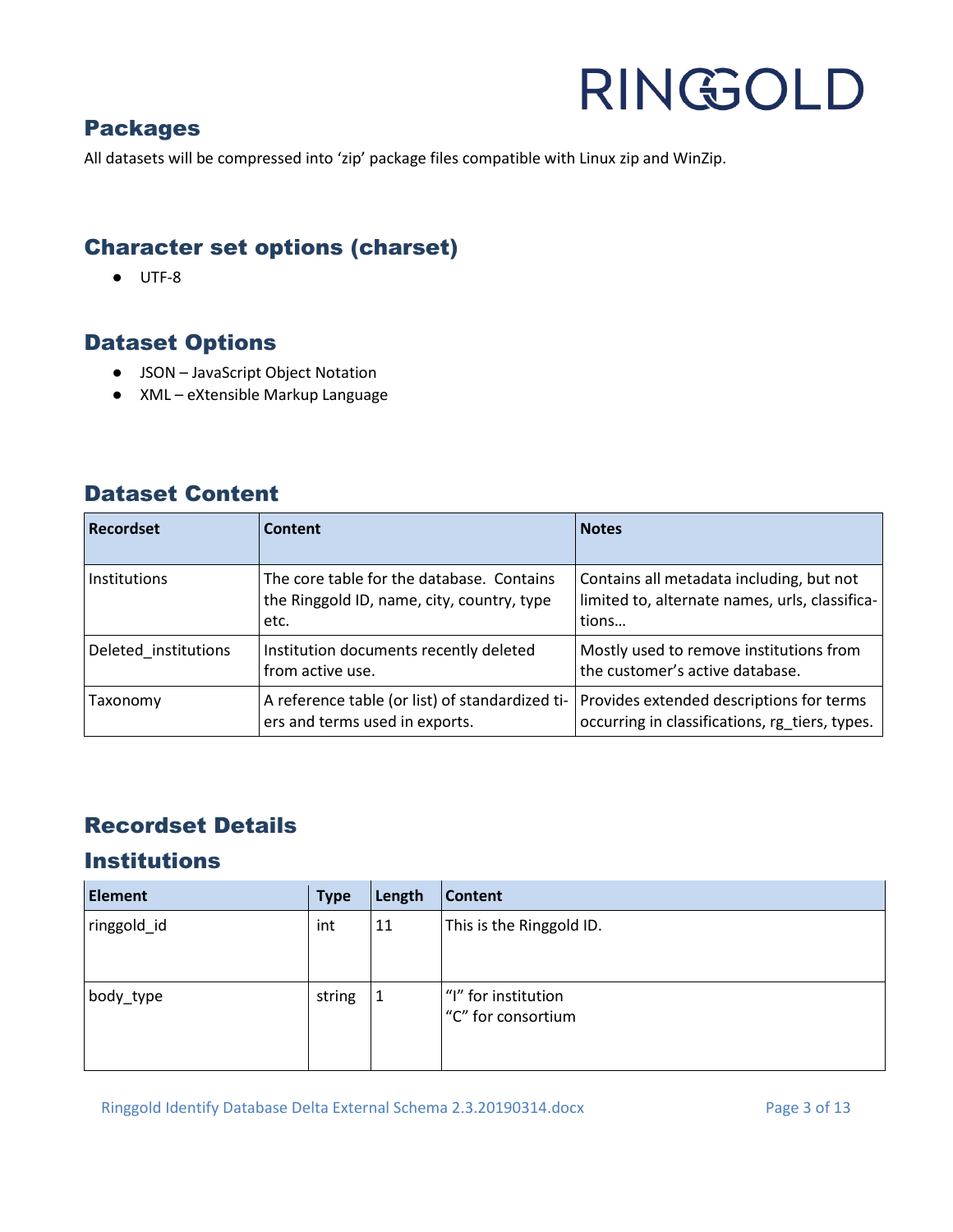| name    |            | string             | 150    |                | Name of the organization in the language of the country<br>where the organization is based. Other names are in the<br>alt_names collection below Diacritical characters are nor-<br>malized to non-diacritical equivalents. |                                                   |  |
|---------|------------|--------------------|--------|----------------|-----------------------------------------------------------------------------------------------------------------------------------------------------------------------------------------------------------------------------|---------------------------------------------------|--|
| city    |            |                    | string | 60             |                                                                                                                                                                                                                             | City name - no diacritics.                        |  |
| state   |            |                    | string | 25             |                                                                                                                                                                                                                             | State/region/county/province or other admin area. |  |
|         | post_code  |                    | string | 20             | Zip or postcode.                                                                                                                                                                                                            |                                                   |  |
| country |            |                    | string | 4              |                                                                                                                                                                                                                             | ISO-3166 2 digit code.                            |  |
| type    |            | string             | 50     |                | One of a set of codes used to characterize the activity of any<br>organization e.g. academic/medsch for a teaching hospital.<br>See current types table for possible values.                                                |                                                   |  |
|         | timestamp  |                    | string | 19             |                                                                                                                                                                                                                             | YYYY-mm-dd hh:ii:ss                               |  |
|         | parent_ids |                    | array  |                |                                                                                                                                                                                                                             | 0-999 elements (elts)                             |  |
|         |            | parent_ringgold_id | int    | 11             |                                                                                                                                                                                                                             |                                                   |  |
|         |            | relationship       | string | $\overline{7}$ |                                                                                                                                                                                                                             | "admin" or "library"                              |  |
|         |            | number             | int    | 1              | 0 for single parent or 1 for multiple parents                                                                                                                                                                               |                                                   |  |
|         | alt_names  |                    | array  |                | 0-999 elts                                                                                                                                                                                                                  |                                                   |  |
|         | name       |                    | string | 150            |                                                                                                                                                                                                                             |                                                   |  |
|         | city       |                    | string | 60             |                                                                                                                                                                                                                             |                                                   |  |
|         | state      |                    | string | 25             |                                                                                                                                                                                                                             |                                                   |  |
|         |            | postCode           | string | 20             |                                                                                                                                                                                                                             |                                                   |  |
|         |            | country            | string | 4              |                                                                                                                                                                                                                             |                                                   |  |
|         |            | language           | string | 35             |                                                                                                                                                                                                                             |                                                   |  |
|         | notes      |                    | string | 100            |                                                                                                                                                                                                                             | Aka alt_name_type                                 |  |
|         |            | place_elt          | array  |                | 0-1 occurences                                                                                                                                                                                                              |                                                   |  |
|         |            | place_language     |        | string         | $\overline{2}$                                                                                                                                                                                                              |                                                   |  |
|         |            | place_name         |        | string         | 255                                                                                                                                                                                                                         |                                                   |  |
|         |            | place_name_short   |        | string         | 255                                                                                                                                                                                                                         |                                                   |  |
|         |            | place_country_code |        | string         | $\overline{2}$                                                                                                                                                                                                              |                                                   |  |
|         |            | place_aal1         |        | string         | 255                                                                                                                                                                                                                         | Aka place_administrative_area_level_1             |  |
|         |            | place_aal2         |        | string         | 255                                                                                                                                                                                                                         |                                                   |  |
|         |            | place_aal3         |        | string         | 255                                                                                                                                                                                                                         |                                                   |  |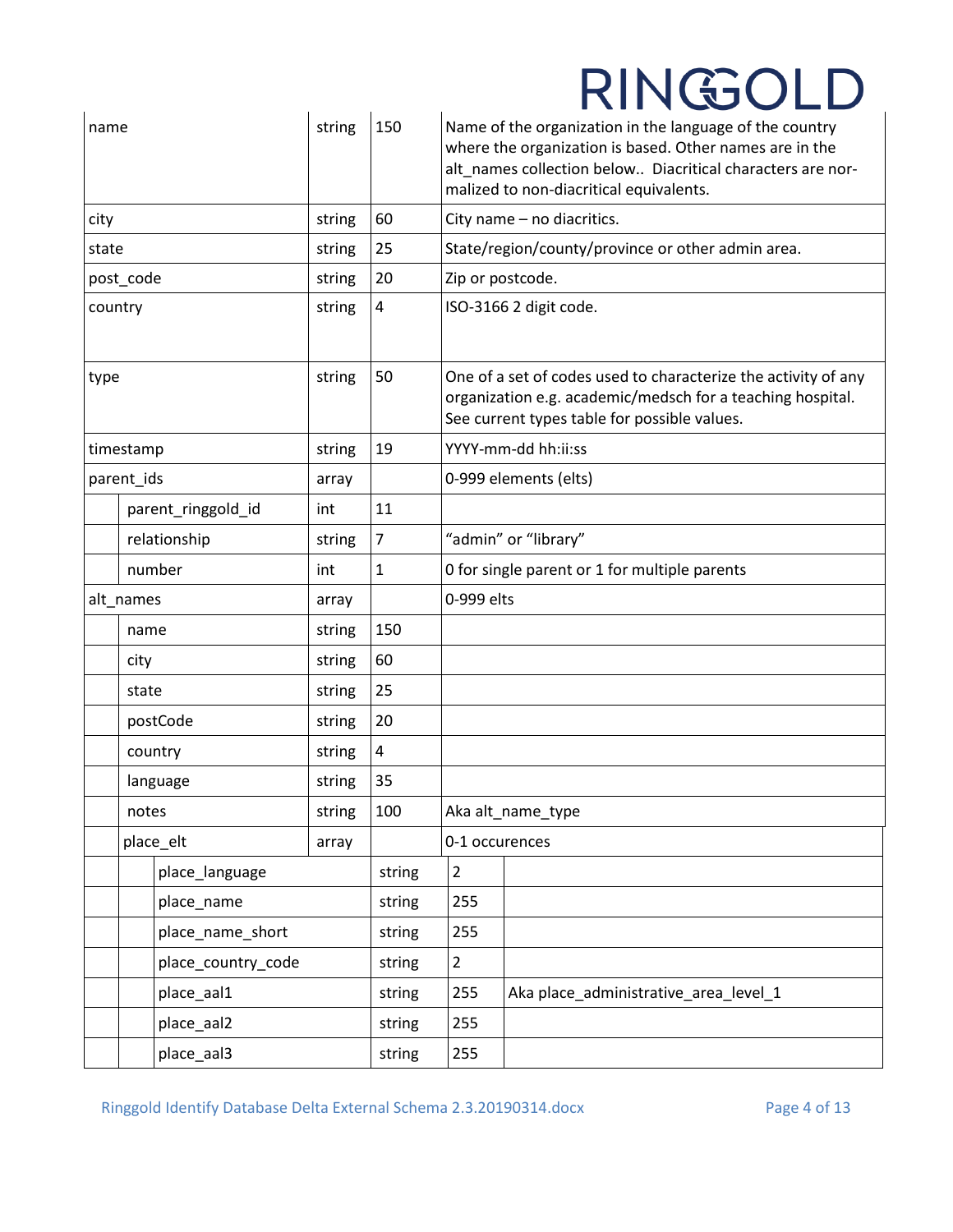|                       | place_aal4         |        | string | 255        |                                             |
|-----------------------|--------------------|--------|--------|------------|---------------------------------------------|
|                       | place_aal5         |        | string | 255        |                                             |
|                       | place_aal1s        |        | string | 255        | Aka place_administrative_area_level_1_short |
|                       | place_aal2s        |        | string | 255        |                                             |
|                       | place_aal3s        |        | string | 255        |                                             |
|                       | place_aal4s        |        | string | 255        |                                             |
|                       | place_aal5s        |        | string | 255        |                                             |
|                       | place_longitude    |        | string |            |                                             |
|                       | place_latitude     |        | string |            |                                             |
| classifications       |                    | array  |        |            | 0-9 elts (optional)                         |
|                       | activity_status    | string | 65k    |            |                                             |
|                       | economic_model     | string | 65k    |            |                                             |
|                       | governance         | array  |        | 0-2 elts   |                                             |
|                       | value              | string | 65k    |            |                                             |
| level                 |                    | string | 65k    |            |                                             |
| mission               |                    | array  |        | 0-999 elts |                                             |
|                       | value              |        |        |            |                                             |
| number_of_sites       |                    | string | 65k    |            |                                             |
|                       | self_description   | array  |        | 0-999 elts |                                             |
|                       | value              | string | 65k    |            |                                             |
| reach                 |                    | string | 65k    |            |                                             |
| subjects              |                    | array  |        | 0-999 elts |                                             |
|                       | value              | string | 65k    |            |                                             |
|                       | consortia_members  | array  |        | 0-999 elts |                                             |
|                       | member_ringgold_id | int    | 11     |            |                                             |
| member_name<br>string |                    | 230    |        |            |                                             |
| identifiers           |                    | array  |        | 0-5 elts   |                                             |
| athens<br>string      |                    |        | 255    |            |                                             |
| ofr<br>string         |                    |        | 255    |            |                                             |
| isni                  |                    | string | 255    |            |                                             |
| iped                  |                    | string | 255    |            |                                             |
| nacs                  |                    | string | 255    |            |                                             |

Ringgold Identify Database Delta External Schema 2.3.20190314.docx Page 5 of 13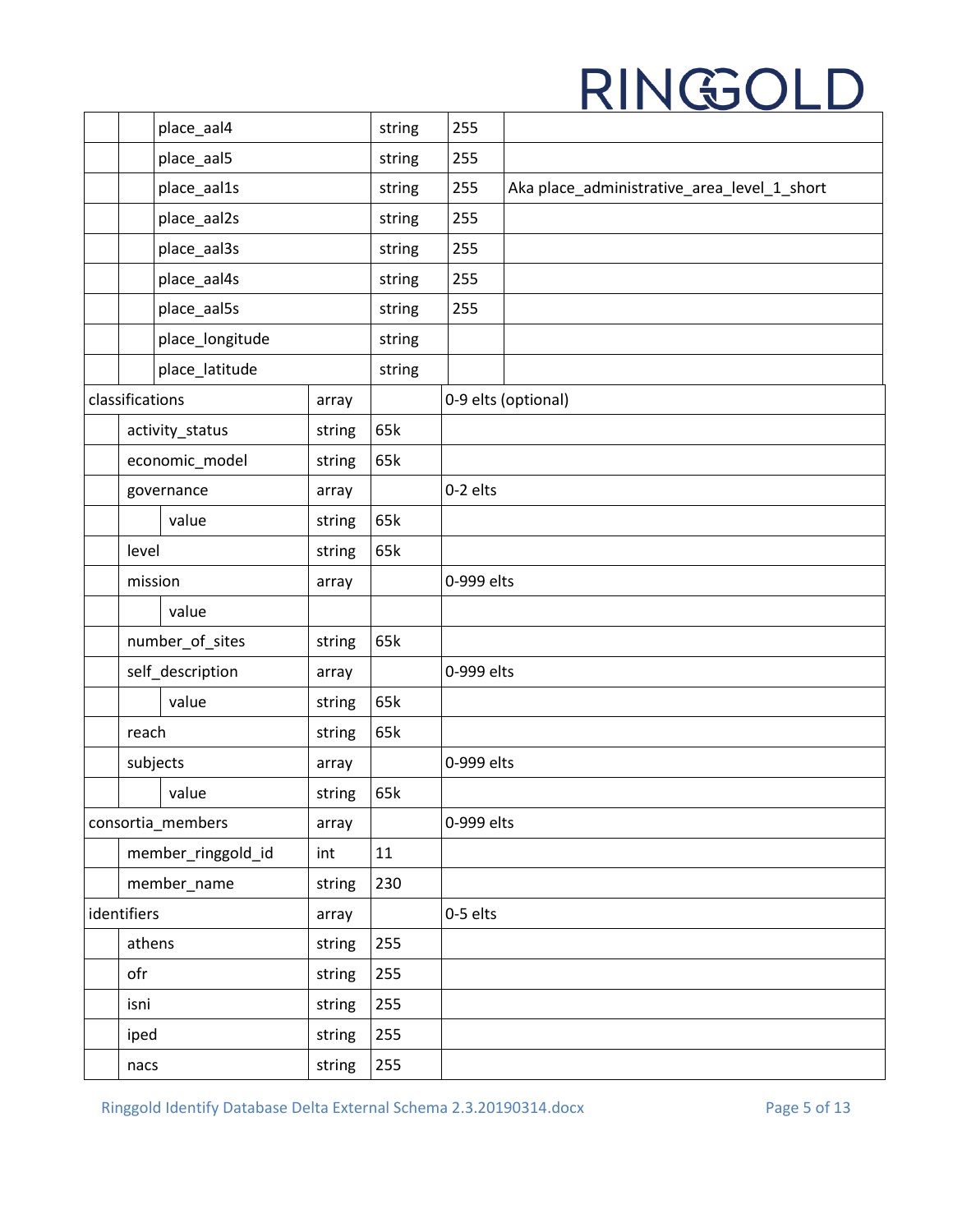|       | nces                 | string | 255            |                                             |
|-------|----------------------|--------|----------------|---------------------------------------------|
| ips   |                      | array  |                | 0-999 elts (optional for an additional fee) |
|       | ip                   | string | 255            |                                             |
|       | ip_low               | string | 15             |                                             |
|       | ip_high              | string | 15             |                                             |
|       | ip_int_low           | int    | 11             |                                             |
|       | ip_int_high          | int    | 11             |                                             |
| sizes |                      | array  |                | 0-7 elts                                    |
|       | beds                 | int    | 11             |                                             |
|       | doctors              | int    | 11             |                                             |
|       | hospitals            | int    | 11             |                                             |
|       | libraries            | int    | 11             |                                             |
|       | schools              | int    | 11             |                                             |
|       | size                 | int    | 11             |                                             |
|       | staff                | int    | 11             |                                             |
| tiers |                      | array  |                | 0-9 elts                                    |
|       | carnegie-basic2005   | string | 255            |                                             |
|       | carnegie-basic2010   | string | 255            |                                             |
|       | carnegie-basic2015   | string | 255            |                                             |
|       | carnegie-sizeset2005 | string | 255            |                                             |
|       | carnegie-sizeset2010 | string | 255            |                                             |
|       | carnegie-sizeset2015 | string | 255            |                                             |
|       | jisc                 | string | 255            |                                             |
|       | rg_tier              | string | 255            |                                             |
|       | sfj                  | string | 255            |                                             |
| urls  |                      | array  |                | 0-999 elts                                  |
|       | url                  | string | 255            |                                             |
|       | url_type             | string | 255            |                                             |
|       | place_elt            | array  |                | 0-1 occurences                              |
|       | place_language       | string | $\overline{2}$ |                                             |
|       | place_name           | string | 255            |                                             |
|       | place_name_short     | string | 255            |                                             |

Ringgold Identify Database Delta External Schema 2.3.20190314.docx Page 6 of 13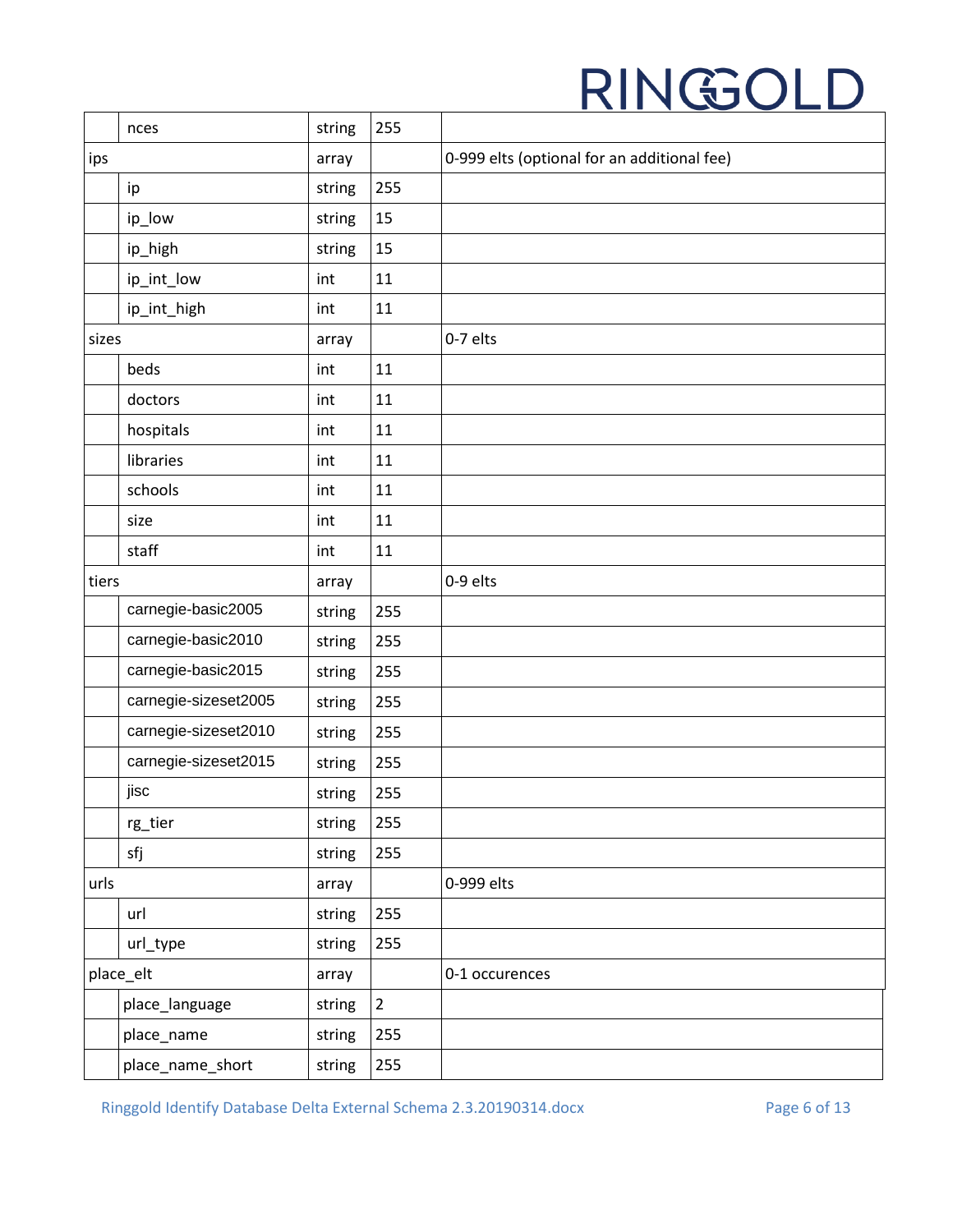| place_country_code | string | $\overline{2}$ |                                             |
|--------------------|--------|----------------|---------------------------------------------|
| place_aal1         | string | 255            | Aka place_administrative_area_level_1       |
| place_aal2         | string | 255            |                                             |
| place_aal3         | string | 255            |                                             |
| place_aal4         | string | 255            |                                             |
| place_aal5         | string | 255            |                                             |
| place_aal1s        | string | 255            | Aka place_administrative_area_level_1_short |
| place_aal2s        | string | 255            |                                             |
| place_aal3s        | string | 255            |                                             |
| place_aal4s        | string | 255            |                                             |
| place_aal5s        | string | 255            |                                             |
| place_longitude    | string |                |                                             |
| place_latitude     | string |                |                                             |

### <span id="page-6-0"></span>Deleted\_institutions

| <b>Element</b>  | <b>Type</b> | Length | Content                                                                                                 |
|-----------------|-------------|--------|---------------------------------------------------------------------------------------------------------|
| ringgold_id     | int         | 11     |                                                                                                         |
| new_ringgold_id | int         | 11     | most appropriate ringgold_id in hierarchy to assign to custom-<br>ers linked to the deleted ringgold id |
| details         | string      | 100    | Contains the reason for deletion                                                                        |
| timestamp       | string      | 19     | YYYY-mm-dd hh:ii:ss                                                                                     |

### <span id="page-6-1"></span>**Taxonomy**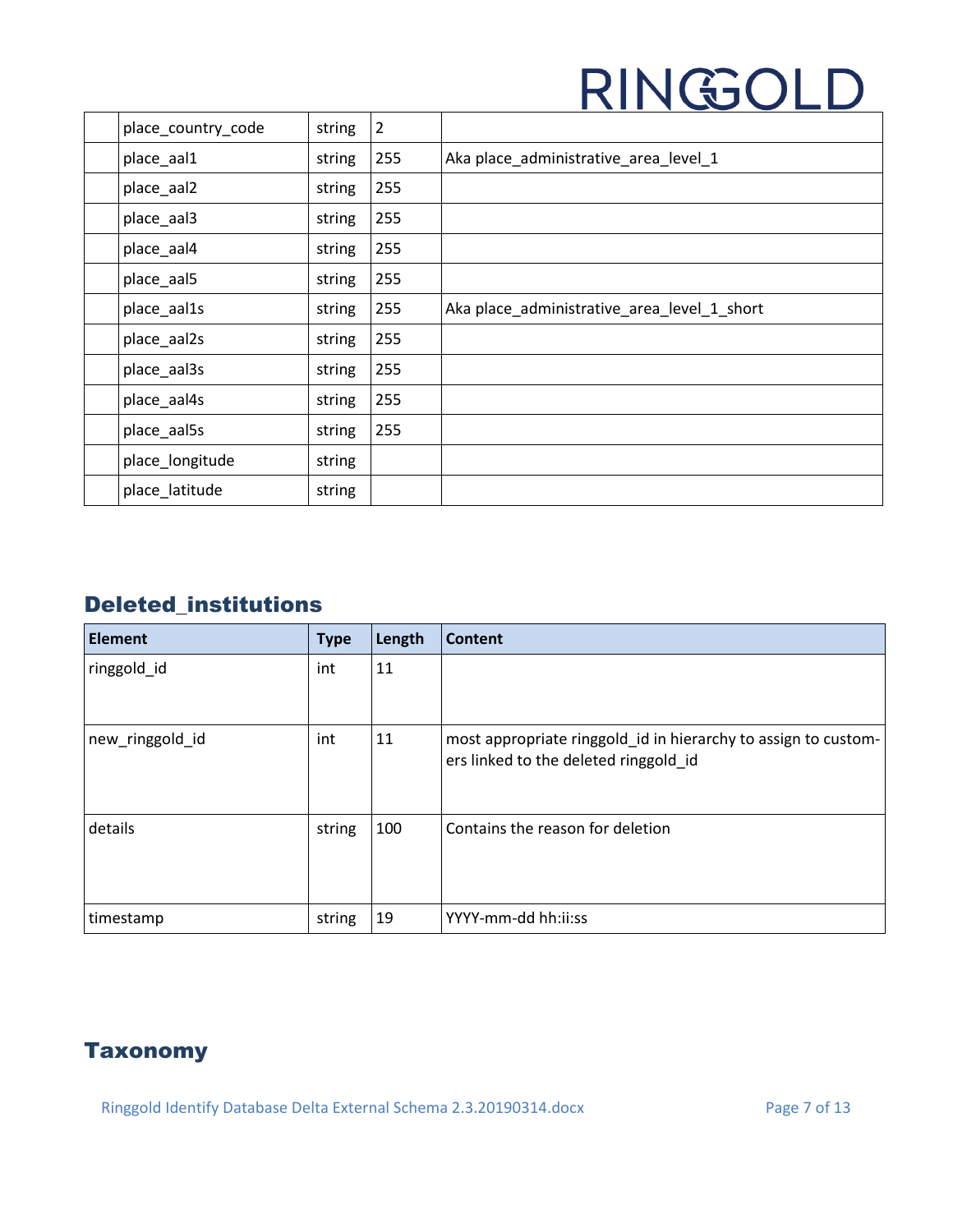| <b>Element</b> | <b>Type</b> | Length | <b>Content</b>      |
|----------------|-------------|--------|---------------------|
| vocabulary     | string      | 255    |                     |
| Iname          | string      | 255    |                     |
| description    | string      | 1024   |                     |
| timestamp      | string      | 19     | YYYY-mm-dd hh:ii:ss |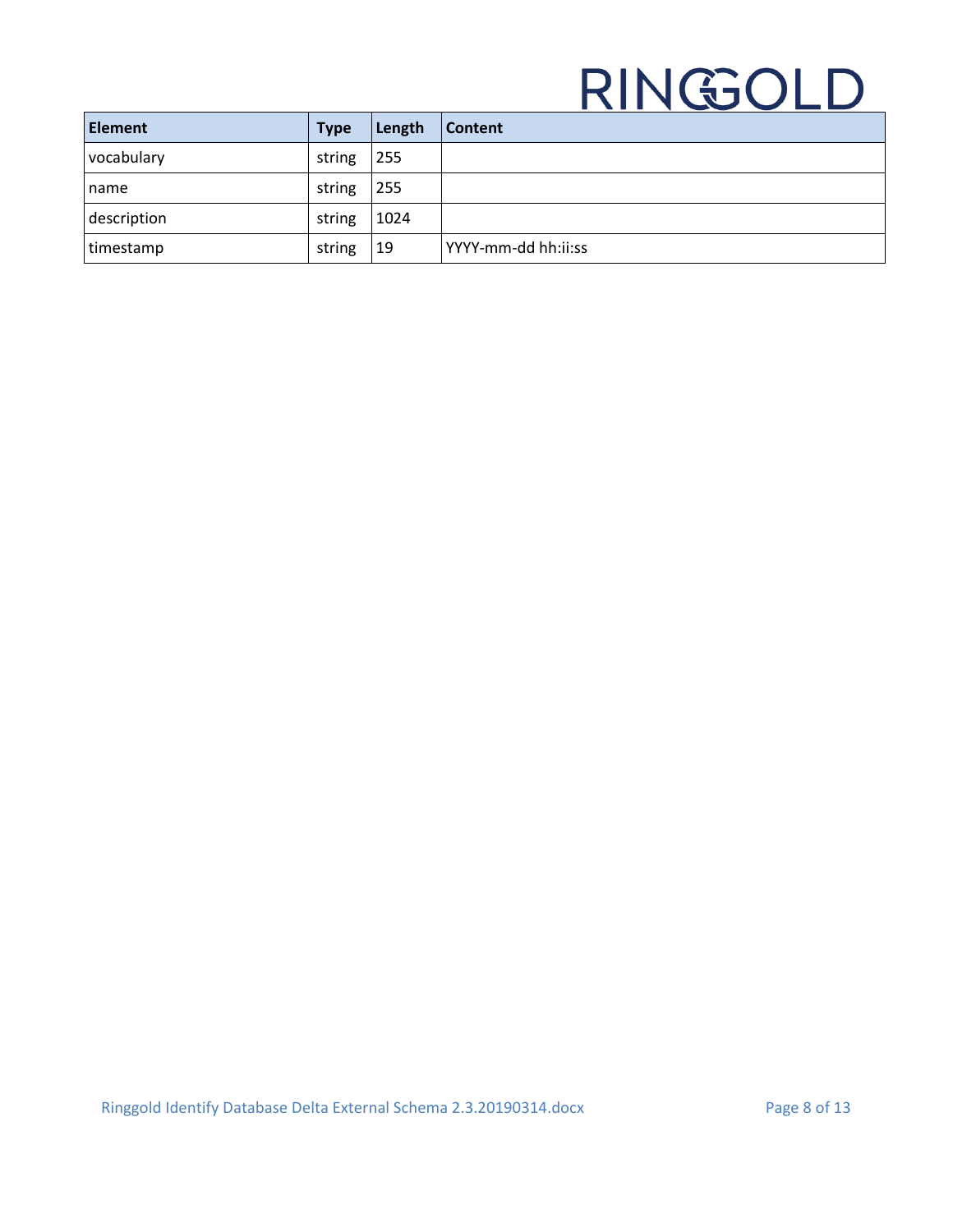### <span id="page-8-0"></span>alt\_names - note types (Current as of 2017-03-13)

| <b>Note</b> | Description                                   |
|-------------|-----------------------------------------------|
| AB          | Abbreviation                                  |
| AB TL       | Abbreviation of the transliterated name       |
| AB TR       | Abbreviation of translated name into English  |
| AC          | Acronym                                       |
| AC FN       | Acronym of former name                        |
| AC TL       | Acronym of the transliterated name            |
| AC TR       | Acronym of translated name in English         |
| AK          | A/K/A (also known as)                         |
| AK FN       | A/K/A (also known as) of former name          |
| AK TL       | A/K/A (also known as) of transliterated name  |
| AK TR       | A/K/A (also known as) translated into English |
| AQ          | Acquired (with year if known)                 |
| CS          | Ceased (with year if known)                   |
| DN          | Diacritic name                                |
| <b>FN</b>   | Former name                                   |
| FN LB       | Former name of library                        |
| FN until    | Former name( until YYYY if known)             |
| LB          | Library name                                  |
| LB TR       | Library name translated to English            |
| MG          | Merged (with year if known)                   |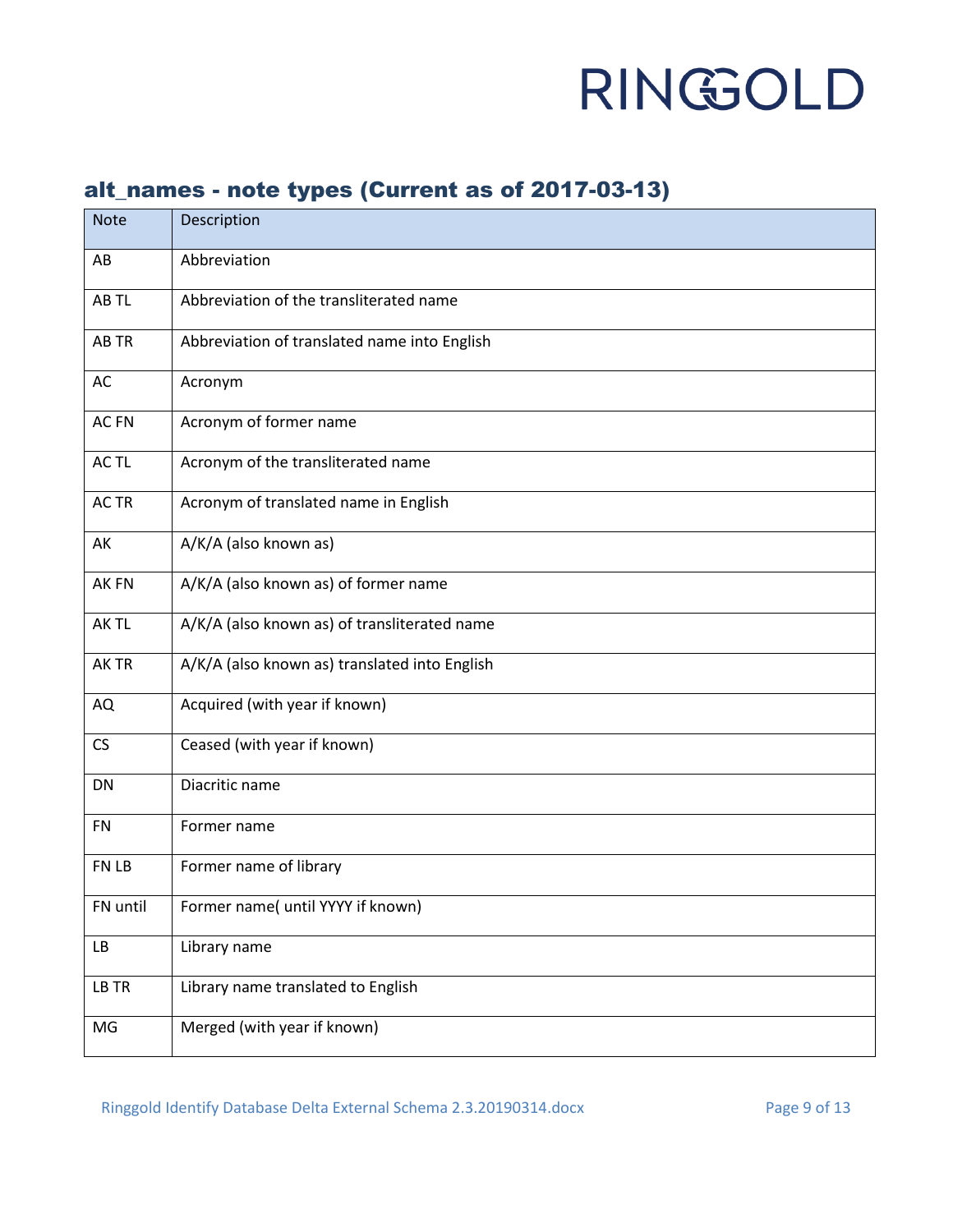| TL    | Transliterated name                 |
|-------|-------------------------------------|
| TL FN | Transliterated former name          |
| ΤR    | Translated name in English          |
| TR FN | Former name translated into English |

### <span id="page-9-0"></span>classifications – classification types (Current as of 2017-03-13)

| Classification   | Description                                                                                           |
|------------------|-------------------------------------------------------------------------------------------------------|
| activity_status  | Status of the organization's operation                                                                |
| economic_model   | The economic aim of the organization                                                                  |
| governance       | The way the organization is managed, by whom and for whom                                             |
| level            | Place of organization in the fixed facet hierarchy                                                    |
| mission          | What the organization does, is trying to achieve, what are its reasons for existing and<br>purposes   |
| number_of_sites  | Whether the organization has one single site or multiple sites                                        |
| self description | A label used by the organization to describe itself                                                   |
| reach            | The reach of the organization in terms of its locations and services to its audience and<br>customers |
| subjects         | Areas the organization is involved in                                                                 |

### <span id="page-9-1"></span>identifiers – external identifier types (Current as of 2017-03-13)

| Identifier    | <b>Description</b>                                        |
|---------------|-----------------------------------------------------------|
| <b>ATHENS</b> | Athens Identifier (see: http://www.openathens.net)        |
| <b>OFR</b>    | (see: https://www.crossref.org/services/funder-registry/) |

Ringgold Identify Database Delta External Schema 2.3.20190314.docx Page 10 of 13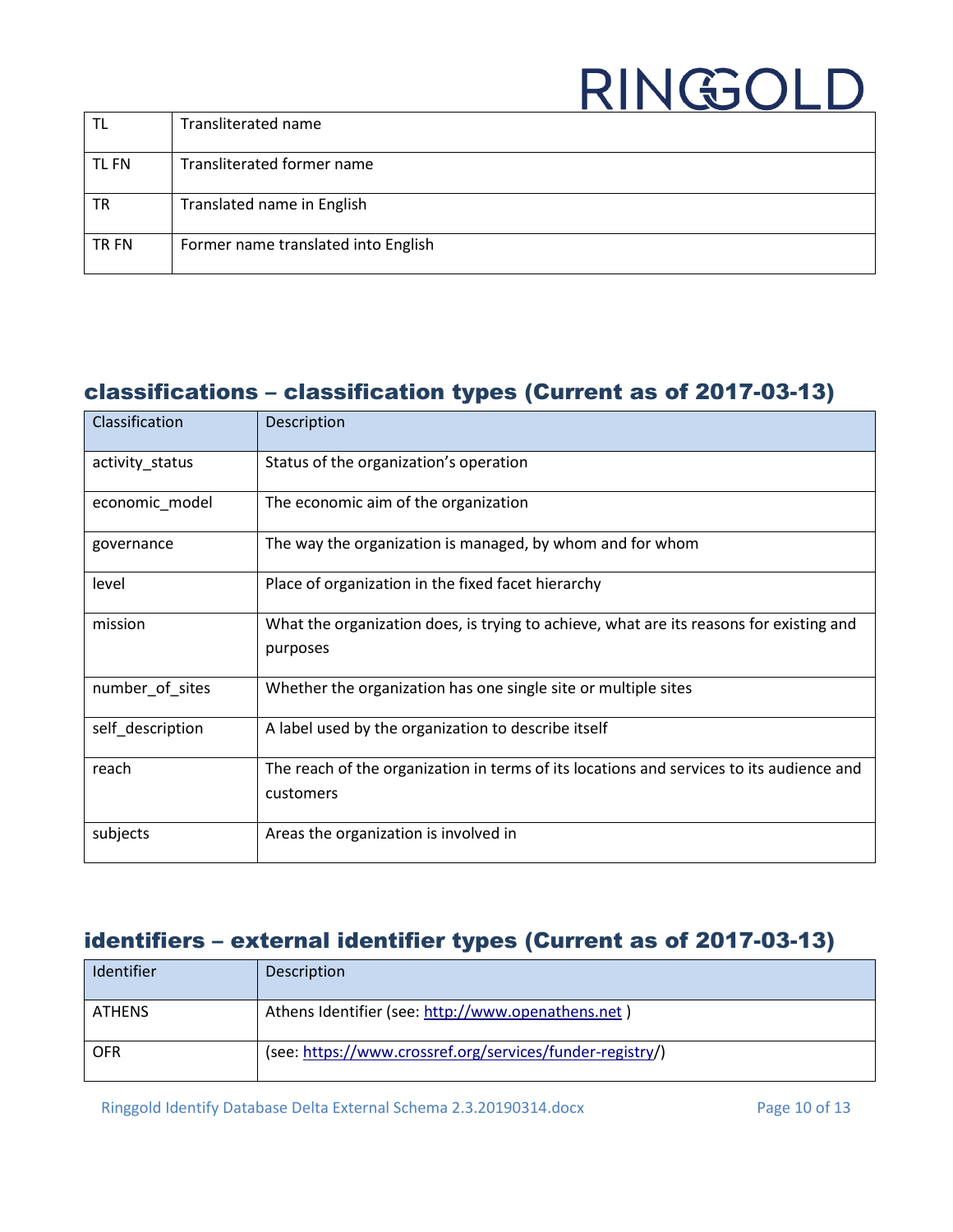| <b>ISNI</b> | International Standard Name Identifier (see: http://www.isni.org) (when available)                                        |
|-------------|---------------------------------------------------------------------------------------------------------------------------|
| <b>IPED</b> | Integrated Post-Secondary Education Data System (see: http://nces.ed.gov/ipeds)                                           |
| <b>NACS</b> | http://www.datadictionary.nhs.uk/version2/web_site_content/pages/codes/adminis-<br>trative codes/administrative codes.asp |
| <b>NCES</b> | National Center for Educational Statistics (see: http://nces.ed.gov)                                                      |

### <span id="page-10-0"></span>tiers – tier types (Current as of 2017-03-13)

| <b>Tier Type</b>     | Description                                                                |
|----------------------|----------------------------------------------------------------------------|
| Carnegie-BASIC2005   | 2005 Basic Classification - Carnegie classifications                       |
|                      | (see http://carnegieclassifications.iu.edu/)                               |
| Carnegie-BASIC2010   | 2010 Basic Classification                                                  |
| Carnegie-BASIC2015   | 2015 Basic Classification                                                  |
| Carnegie-SizeSet2005 | 2005 Size and Setting Classification                                       |
| Carnegie-SizeSet2010 | 2010 Size and Setting Classification                                       |
| Carnegie-SizeSet2015 | 2015 Size and Setting Classification                                       |
| <b>JISC</b>          | Joint Information Systems Committee band (UK)                              |
|                      | (see http://www.jisc-collections.ac.uk/Help-and-information/JISC-Banding/) |
| <b>RGT</b>           | Ringgold tier                                                              |
| <b>SFJ</b>           | Shop for Journals pricing tier (Highwire press)                            |
|                      | (see http://highwire.stanford.edu/tfocis/)                                 |

### <span id="page-10-1"></span>urls – note types (Current as of 2017-03-13)

Ringgold Identify Database Delta External Schema 2.3.20190314.docx Page 11 of 13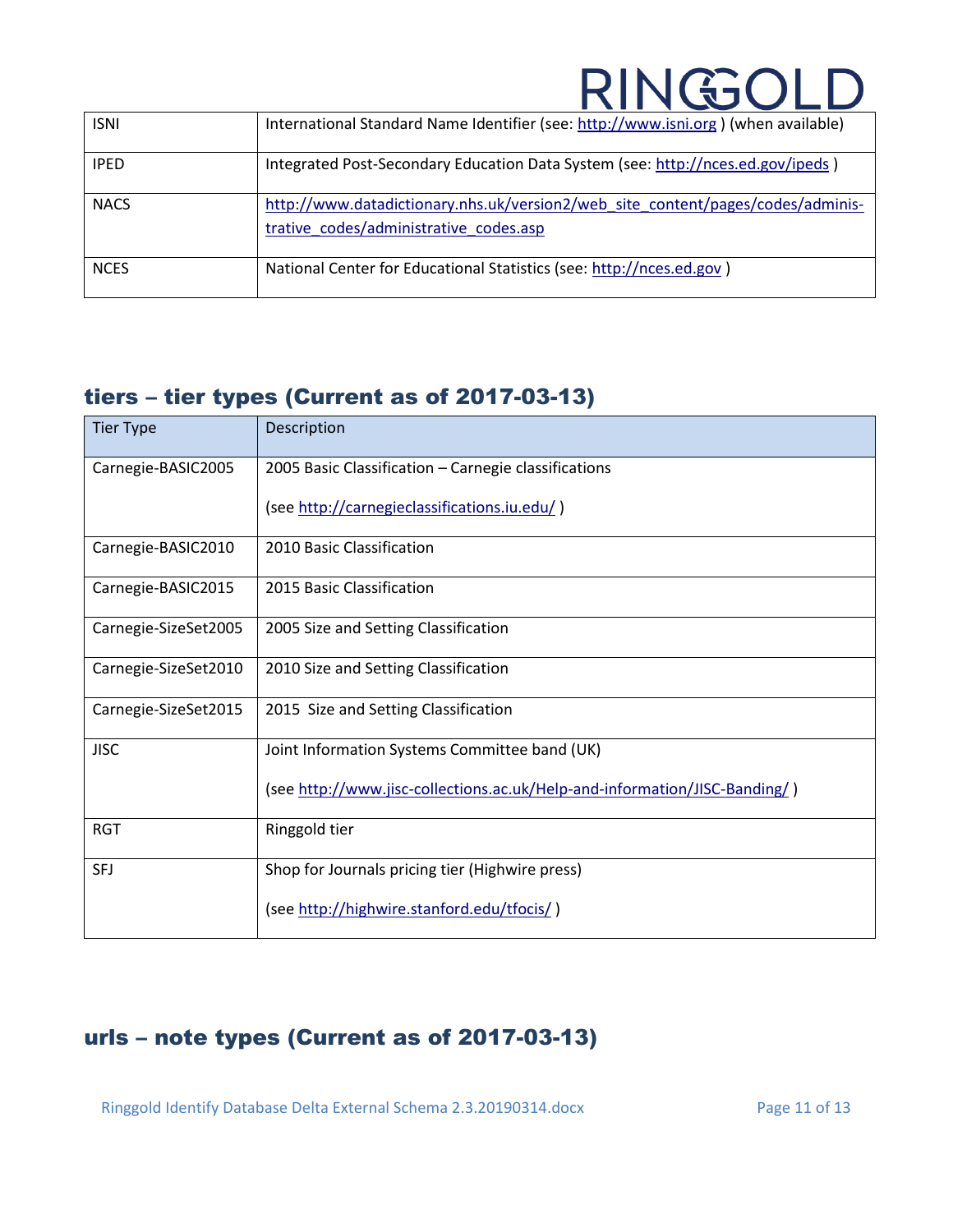| <b>Note</b> | Description                |
|-------------|----------------------------|
| AS          | Alternative site           |
| ES          | Email site                 |
| <b>FS</b>   | Former site                |
| GS          | Graduate site (Japan only) |
| LS          | Library site               |
| PD          | Primary domain             |

### <span id="page-11-0"></span>Example JSON Dataset (incomplete with non-functional formatting for readability)

```
{ 
 "institutions":[ 
   { 
     "ringgold_id":1812,
     "body_type":"I",
     "name":"Harvard University",
     "city":"Boston",
     "state":"MA",
     "country":"US",
     "type":"academic",
     "timestamp":"2016-06-15 12:00:00",
     "status":"reviewed",
     "alt_names":[ 
     ],
     "parent_ids":[ 
       \{"ringgold_id":2500
       },
       { 
         "ringgold_id":2505
       }
     ],
     "classifications":[
```
Ringgold Identify Database Delta External Schema 2.3.20190314.docx Page 12 of 13